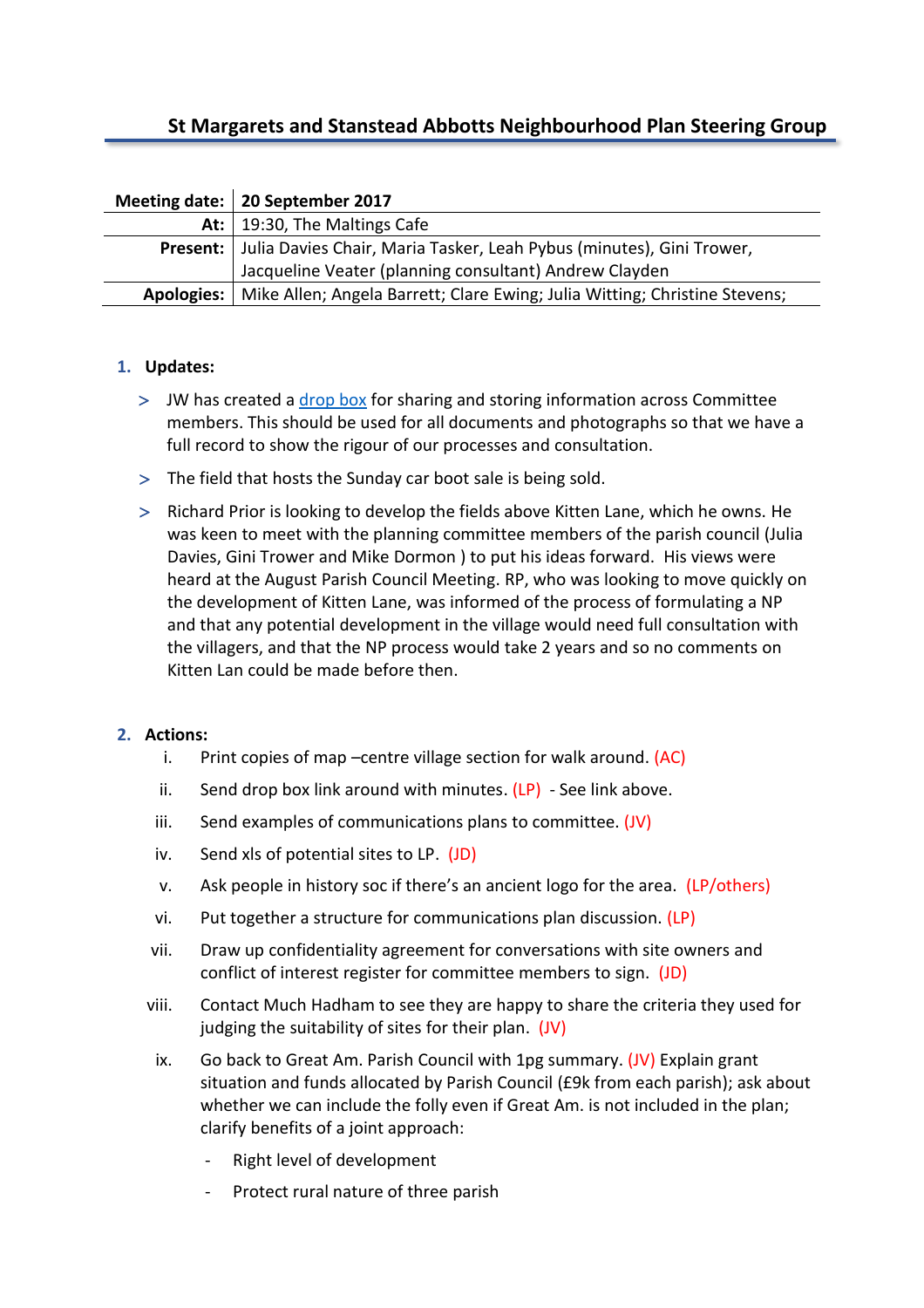- Prevent coalescence
- Recognise special character of GA

# 3. **Update from the Great Amwell Parish Meeting**

JD/JV attended the September Great Am. Parish Council meeting to present the option of their joining our neighbourhood plan. While some individual members are warm to the idea, the Council as a whole were not. No decision was made on the Parish joining the plan, or whether we can include the Folly. This will be discussed further at the October meeting, informed by the information that JV will provide (see action above). Note: unlike Stanstead Abbotts/St Margarets, Great Am. do not have to produce a neighbourhood plan.

It was agreed that if Great Am. do not make a decision in October, we should go ahead with our plan as two parishes only, as deadlines for grants are coming up which we need to meet. If, following the October meeting, it is felt that a compromise can be found with Great Am., we can continue to engage with them on a solution. We can only include the Folly in our plan if we have Great Am. agreement to do so.

If Great Am. decide to join us, we will need to look at the committee members to ensure their representation.

If we get the go ahead to include the Folly, we would need to consider engagement with that community including holding meetings there. If we include the Folly, a referendum on the plan would include Folly residents, but not the rest of Great Am.

#### **4. Grant applications**

Planning schemes have a 3yr cycle, and under currently arrangements, grants can be applied for within each 3yr cycle. We need to put a grant application in soon so we are within the current 3yr scheme. There is a possibility that grant application rules may change in the future, so we don't want to miss out on securing a grant under this scheme.

#### **5. Plan name and logo**

The Committee needs to confirm name and logo. Previously, options were tabled, but these were based on an assumption that Great Am. would join us.

Whatever is chosen, the name needs to be clear for consultation purposes so that people are very clear about what we are engaging on and are more likely to get involved.

# **6. Group investigation**

We need to agree what groups we need to take work forward and where we need external input in terms of surveys etc and investigation. Groups will need to pin down things like housing needs, potential sites and land owners, trusts we need to work with, ecological mapping, what other building plans are in the pipeline, existing options for village purchasing land and neighbourhood development order options.

**Sites:** JD has a list of existing possible named site in the village. We need to go through a process of engaging with the community to call for sites so we have a complete list, with clarity on who owns sites and a sense of how feasible these sites are for building on. We might struggle to find sites that are all outside green belt.